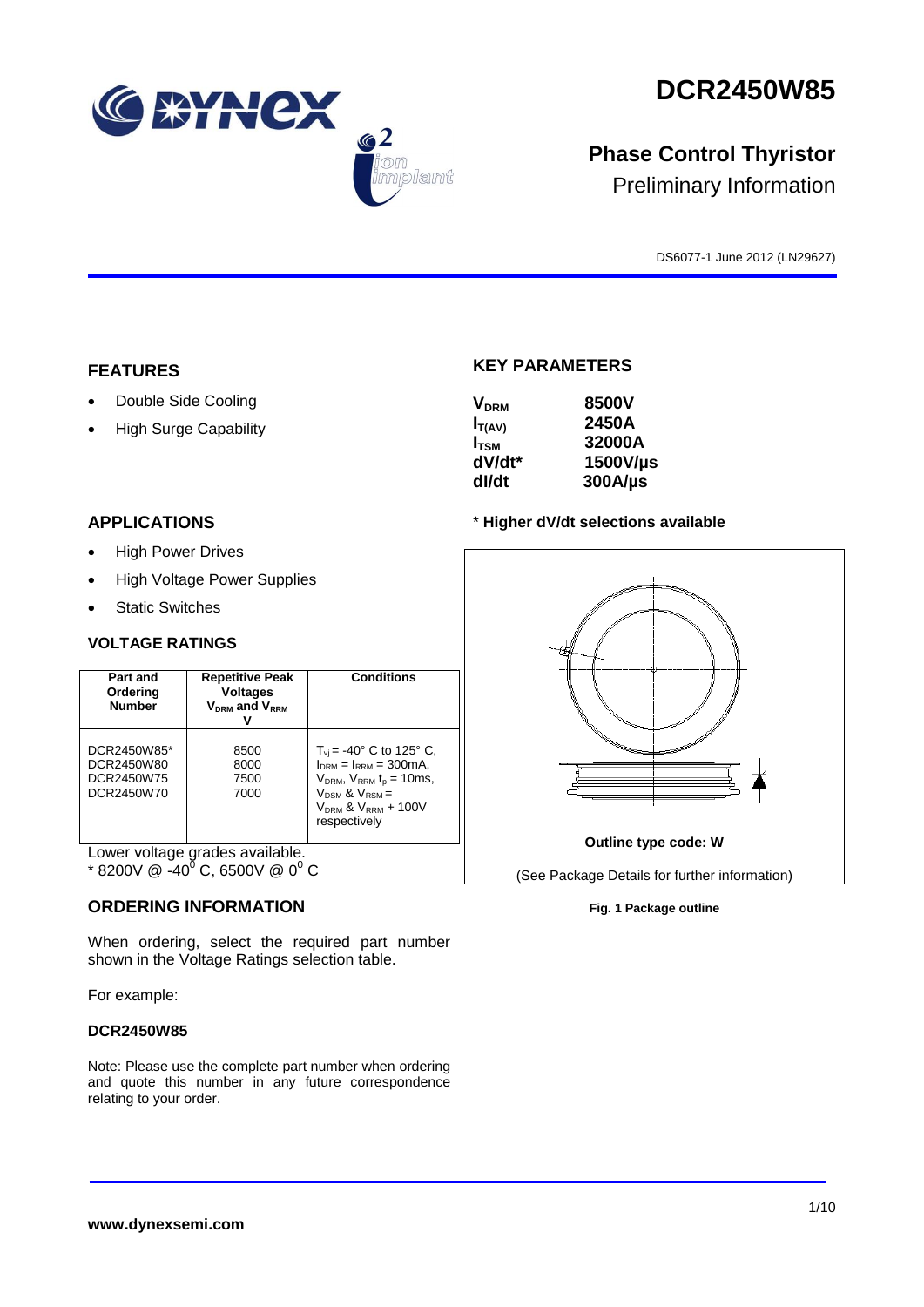



# **CURRENT RATINGS**

**Tcase = 60° C unless stated otherwise**

| Symbol                    | <b>Parameter</b>                     | <b>Test Conditions</b>   |      | <b>Units</b> |
|---------------------------|--------------------------------------|--------------------------|------|--------------|
| <b>Double Side Cooled</b> |                                      |                          |      |              |
| $I_{T(AV)}$               | Mean on-state current                | Half wave resistive load | 2445 | Α            |
| I <sub>T(RMS)</sub>       | <b>RMS</b> value                     | -                        | 3840 | Α            |
| $I_{\text{T}}$            | Continuous (direct) on-state current | -                        | 3750 | Α            |

## **SURGE RATINGS**

| Symbol       | <b>Parameter</b>                        | <b>Test Conditions</b>                            |      |                   |  |
|--------------|-----------------------------------------|---------------------------------------------------|------|-------------------|--|
| <b>I</b> TSM | Surge (non-repetitive) on-state current | 10ms half sine, $T_{\text{case}} = 125^{\circ}$ C | 32.5 | kA                |  |
| $l^2t$       | $I2t$ for fusing                        | $V_R = 0$                                         | 5.28 | MA <sup>2</sup> s |  |

# **THERMAL AND MECHANICAL RATINGS**

| Symbol              | <b>Parameter</b>                      | <b>Test Conditions</b>    | Min.        | Max.           | <b>Units</b> |               |
|---------------------|---------------------------------------|---------------------------|-------------|----------------|--------------|---------------|
| $R_{th(j-c)}$       | Thermal resistance – junction to case | Double side cooled        | DC          |                | 0.00631      | $\degree$ C/W |
|                     |                                       | Single side cooled        | Anode DC    |                | 0.01115      | $\degree$ C/W |
|                     |                                       |                           | Cathode DC  | $\blacksquare$ | 0.01453      | $\degree$ C/W |
| $R_{th(c-h)}$       | Thermal resistance – case to heatsink | Clamping force 76.0kN     | Double side | ٠              | 0.0014       | $\degree$ C/W |
|                     |                                       | (with mounting compound)  | Single side |                | 0.0028       | $\degree$ C/W |
| $T_{\nu j}$         | Virtual junction temperature          | <b>Blocking VDRM/VRRM</b> |             | ٠              | 125          | °C            |
| ${\sf T}_{\sf stg}$ | Storage temperature range             |                           |             | $-55$          | 125          | °C            |
| $F_m$               | Clamping force                        |                           |             | 68.0           | 84.0         | kN            |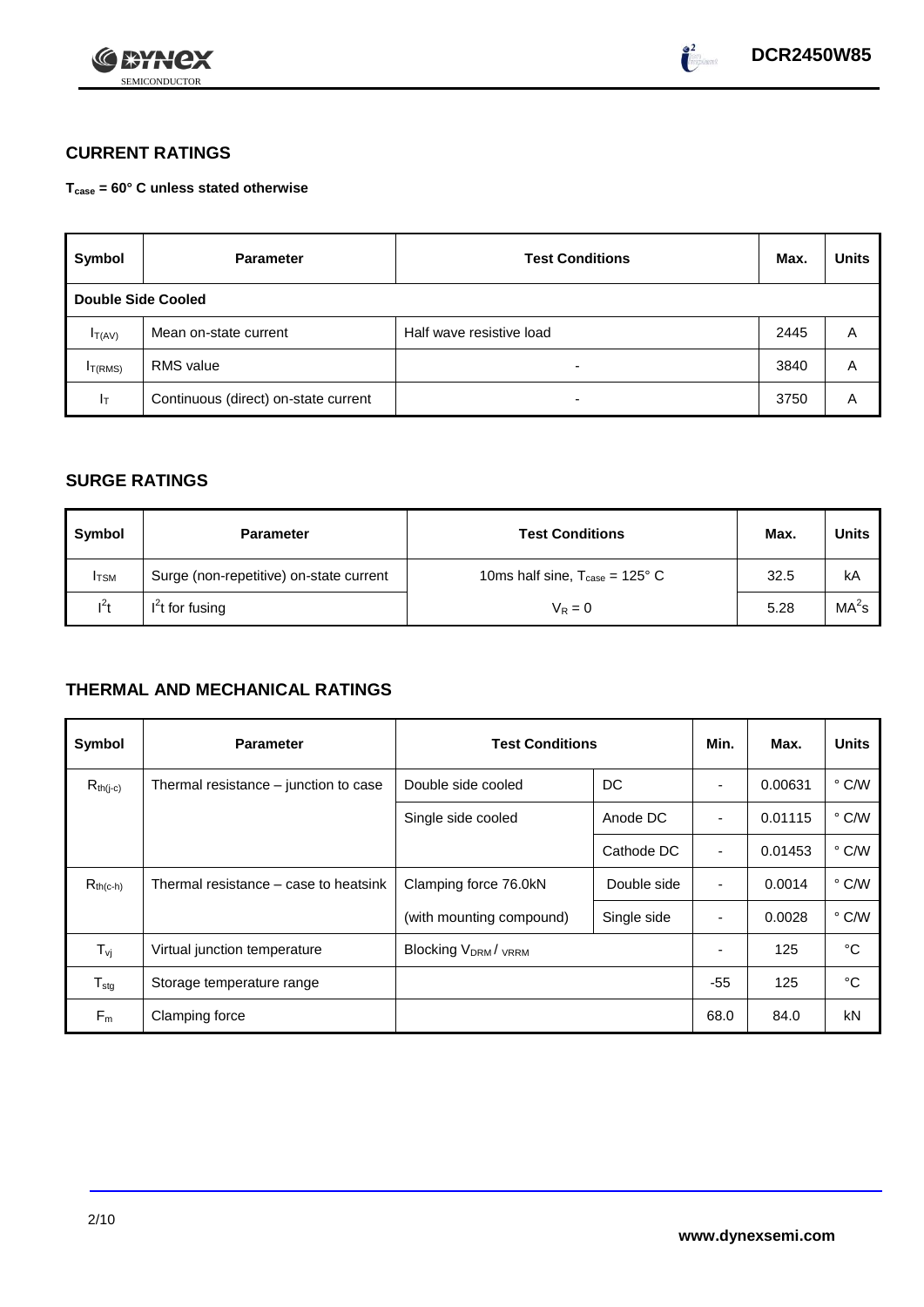



# **DYNAMIC CHARACTERISTICS**

| Symbol            | <b>Parameter</b>                              | <b>Test Conditions</b>                                                |                 | Min.                     | Max.  | <b>Units</b> |
|-------------------|-----------------------------------------------|-----------------------------------------------------------------------|-----------------|--------------------------|-------|--------------|
| <b>IRRM</b> /IDRM | Peak reverse and off-state current            | At $V_{RRM}/V_{DRM}$ , $T_{case} = 125^{\circ}$ C                     |                 | $\overline{\phantom{a}}$ | 300   | mA           |
| dV/dt             | Max. linear rate of rise of off-state voltage | To 67% $V_{DRM}$ , T <sub>i</sub> = 125° C, gate open                 |                 | $\overline{\phantom{a}}$ | 1500  | $V/\mu s$    |
| dl/dt             | Rate of rise of on-state current              | From 67% $V_{DRM}$ to 2x $I_{T(AV)}$                                  | Repetitive 50Hz | $\overline{\phantom{a}}$ | 150   | $A/\mu s$    |
|                   |                                               | Gate source 30V, 10 $\Omega$ ,                                        | Non-repetitive  |                          | 300   | $A/\mu s$    |
|                   |                                               | $t_r$ < 0.5µs, T <sub>i</sub> = 125° C                                |                 |                          |       |              |
| $V_{T(TO)}$       | Threshold voltage - Low level                 | 500 to 2400A at $T_{\text{case}} = 125^{\circ}$ C                     |                 | ۰                        | 1.037 | $\vee$       |
|                   | Threshold voltage - High level                | 2400 to 7200A at $T_{\text{case}} = 125^{\circ}$ C                    |                 | ٠                        | 1.229 | V            |
| $r_{\text{T}}$    | On-state slope resistance – Low level         | 500A to 2400A at $T_{\text{case}} = 125^{\circ}$ C                    |                 | $\overline{\phantom{a}}$ | 0.487 | $m\Omega$    |
|                   | On-state slope resistance - High level        | 2400A to 7200A at $T_{\text{case}} = 125^{\circ}$ C                   |                 | $\overline{\phantom{a}}$ | 0.398 | $m\Omega$    |
| $t_{\text{gd}}$   | Delay time                                    | $V_D = 67\%$ V <sub>DRM</sub> , gate source 30V, 10 $\Omega$          |                 | -                        | 3     | μs           |
|                   |                                               | $t_r = 0.5 \mu s$ , $T_i = 25^\circ$ C                                |                 |                          |       |              |
| $t_{\alpha}$      | Turn-off time                                 | $T_i$ = 125° C, $V_R$ = 200V, dl/dt = 1A/µs,                          |                 |                          | 1000  | μs           |
|                   |                                               | $dV_{DR}/dt = 20V/\mu s$ linear                                       |                 |                          |       |              |
| $Q_{\rm S}$       | Stored charge                                 | $I_T = 2000A$ , $T_i = 125^\circ$ C, dl/dt – 1A/us,                   |                 | 2800                     | 9000  | μC           |
| IL.               | Latching current                              | $T_i = 25^\circ$ C, $V_D = 5V$                                        |                 | $\blacksquare$           | 3     | A            |
| Iн                | Holding current                               | $T_i = 25^\circ$ C, $R_{G-K} = \infty$ , $I_{TM} = 500A$ , $I_T = 5A$ |                 | $\overline{\phantom{a}}$ | 300   | mA           |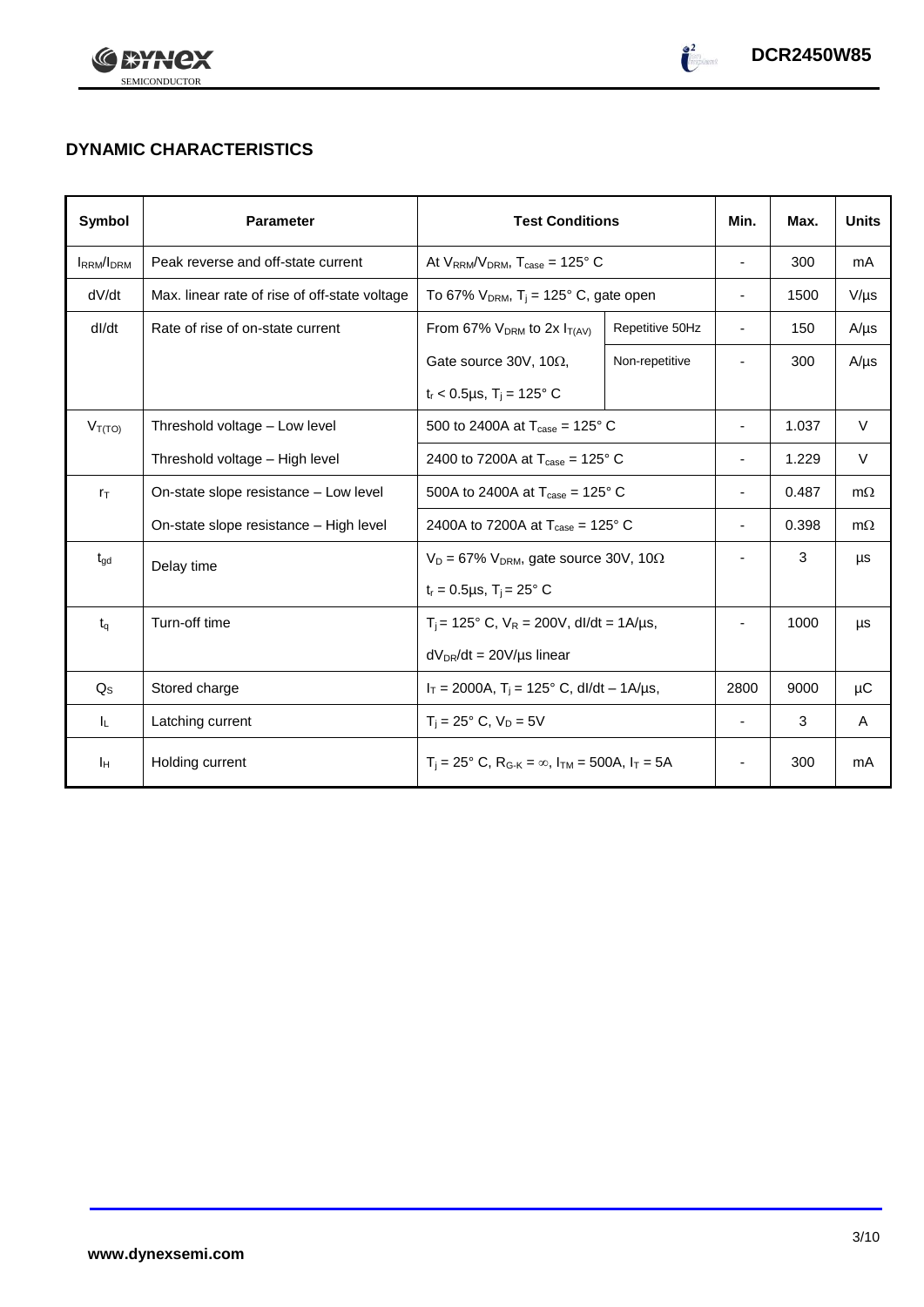



# **GATE TRIGGER CHARACTERISTICS AND RATINGS**

| Symbol       | <b>Parameter</b>         | <b>Test Conditions</b>                | Max. | <b>Units</b> |
|--------------|--------------------------|---------------------------------------|------|--------------|
| $V$ GT       | Gate trigger voltage     | $V_{DRM}$ = 5V, $T_{case}$ = 25° C    | 1.5  | v            |
| $\rm V_{GD}$ | Gate non-trigger voltage | At 50% $V_{DRM}$ , $T_{case}$ = 125°C | 0.4  | V            |
| Iст          | Gate trigger current     | $V_{DRM}$ = 5V, $T_{case}$ = 25° C    | 400  | mA           |
| lgp          | Gate non-trigger current | At 50% $V_{DRM}$ , $T_{case}$ = 125°C | 10   | mA           |

## **CURVES**



### **Fig.2 Maximum & minimum on-state characteristics**

 $V_{TM}$  **EQUATION Where A** = 0.907134  $B = -0.011004$  $V_{TM} = A + Bln (l_T) + C.l_T + D.1$  $D = 0.012936$ these values are valid for  $T_i = 125^{\circ}C$  for  $I_T$  500A to 7200A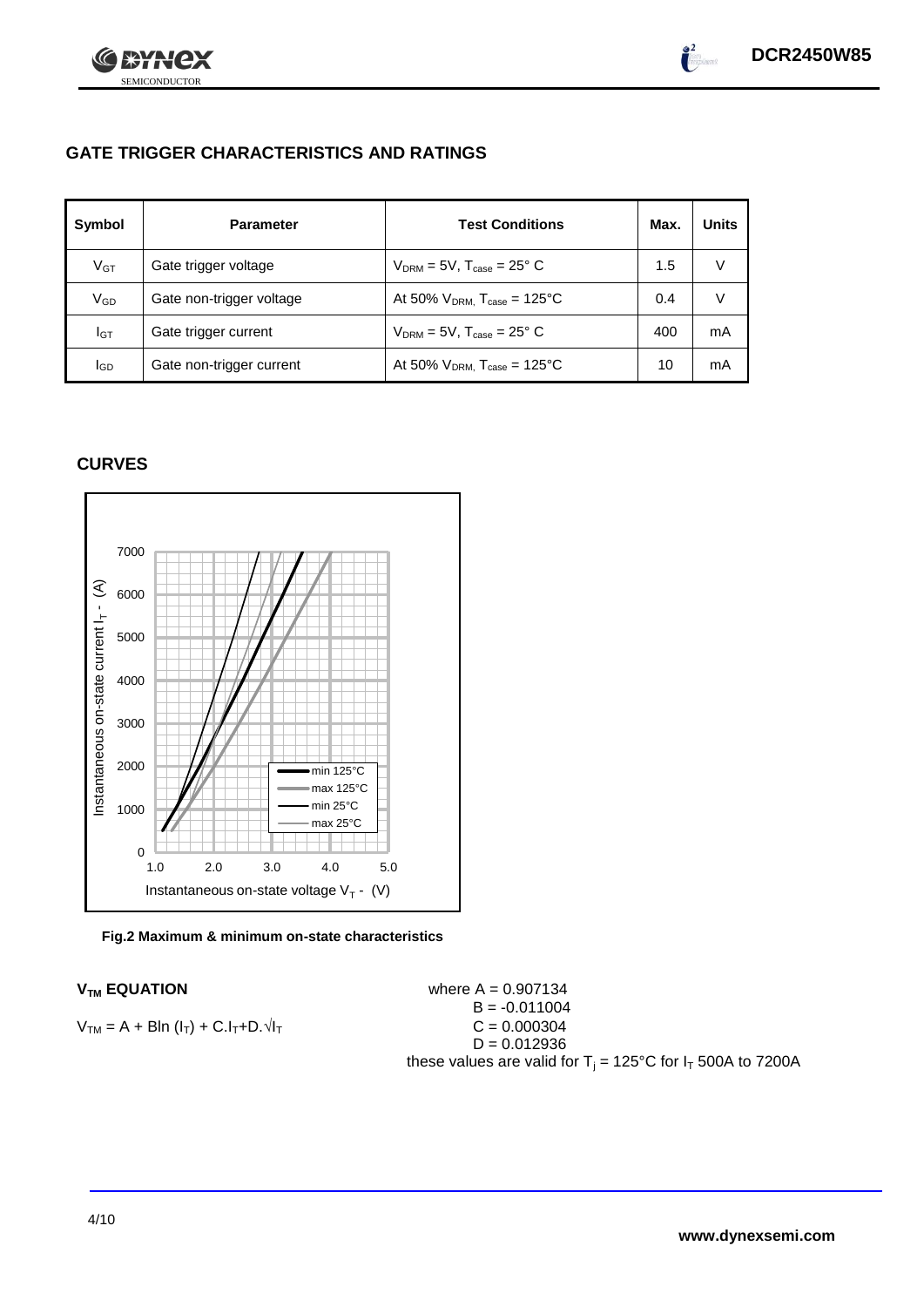



 $\int_0^2$ 



**Fig.6 On-state power dissipation – rectangular wave**

**Fig.5 Maximum permissible heatsink temperature, double side cooled – sine wave**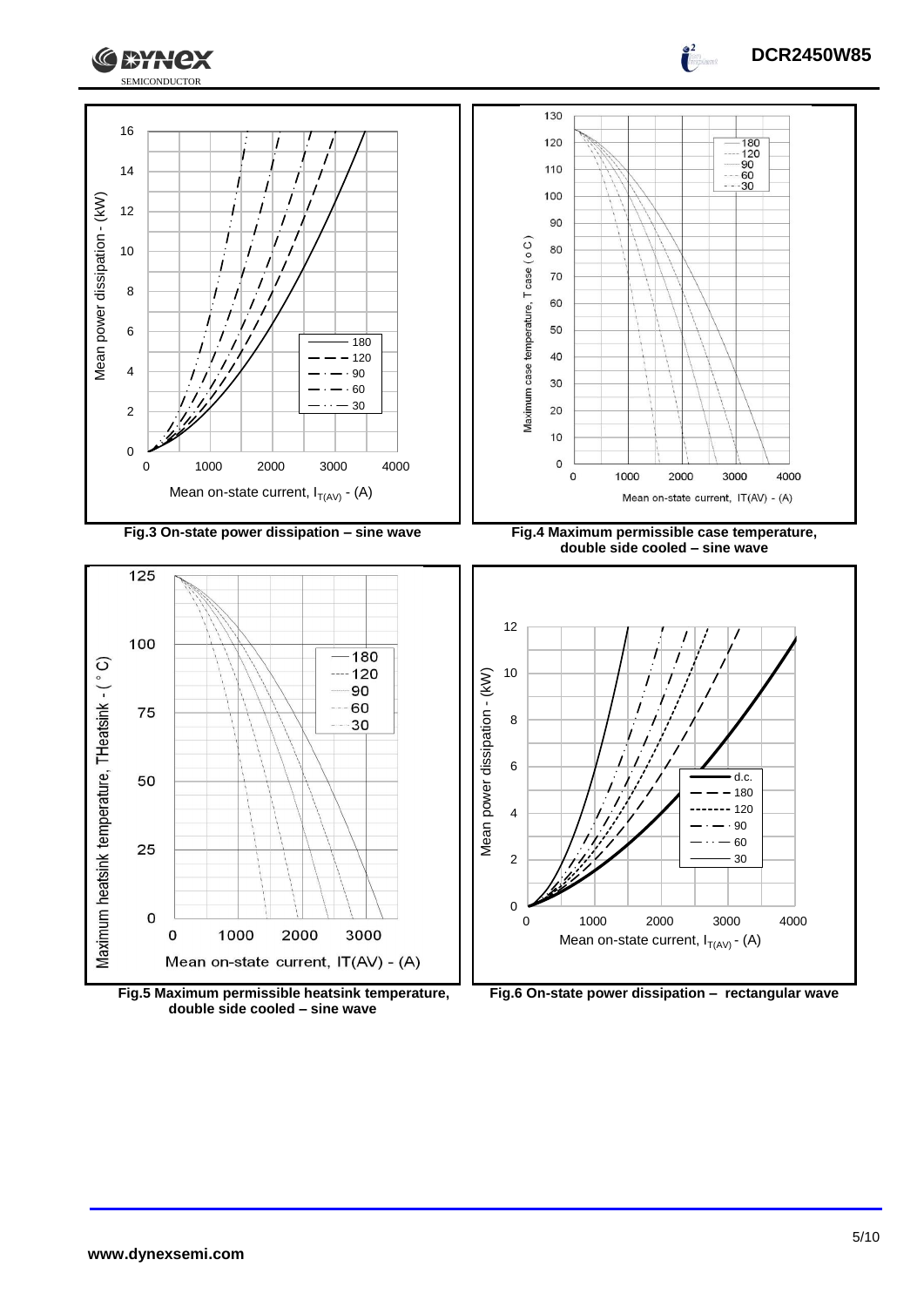





**double side cooled – rectangular wave**



**double side cooled – rectangular wave**

| Double side cooled  | R <sub>i</sub> (°C/kW) | 0.8816    | 1.2993    | 2.8048    | 1.3305 |
|---------------------|------------------------|-----------|-----------|-----------|--------|
|                     | $T_i(s)$               | 0.0106818 | 0.058404  | 0.3584979 | 1.1285 |
| Anode side cooled   | R <sub>i</sub> (°C/kW) | 1.5197    | 3.2398    | 5.7622    | 0.6312 |
|                     | $T_i(s)$               | 0.0170581 | 0.2424644 | 6.013     | 15.364 |
| Cathode side cooled | R <sub>i</sub> (°C/kW) | 1.4106    | 2.4667    | 6.7451    | 3.9054 |
|                     | $T_i(s)$               | 0.0158344 | 0.1786951 | 3.6201    | 6.196  |

 $Z_{\text{th}} = \sum [R_i \times (1-\exp. (t/t_i))]$  [1]

 $\Delta R_{th(j-c)}$  Conduction

Tables show the increments of thermal resistance  $R_{th(j-c)}$  when the device operates at conduction angles other than d.c.

|             | Double side cooling       |       |             | Anode Side Cooling |                            |                  | Cathode Sided Cooling |                           |
|-------------|---------------------------|-------|-------------|--------------------|----------------------------|------------------|-----------------------|---------------------------|
|             | $\Delta Z_{\text{th}}(z)$ |       |             |                    | $\Delta Z_{\text{th}}$ (z) |                  |                       | $\Delta Z_{\text{th}}(z)$ |
| $A^{\circ}$ | sine.                     | rect. | $A^{\circ}$ | sine.              | rect.                      | $\theta^{\circ}$ | sine.                 | rect.                     |
| 180         | 1.00                      | 0.67  | 180         | 0.94               | 0.64                       | 180              | 0.95                  | 0.65                      |
| 120         | 1.16                      | 0.97  | 20          | 1.08               | 0.91                       | 120              | 1.09                  | 0.92                      |
| 90          | 1.33                      | 1.13  | 90          | 1.23               | 1.06                       | 90               | 1.25                  | 1.07                      |
| 60          | 1.48                      | 1.31  | 60          | 1.37               | 1.22                       | 60               | 1.38                  | 1.23                      |
| 30          | 1.61                      | 1.51  | 30          | 1.47               | 1.38                       | 30               | 1.49                  | 1.40                      |
| 15          | 1.66                      | 1.61  | 15          | 1.52               | 1.47                       | 15               | 1.54                  | 1.49                      |

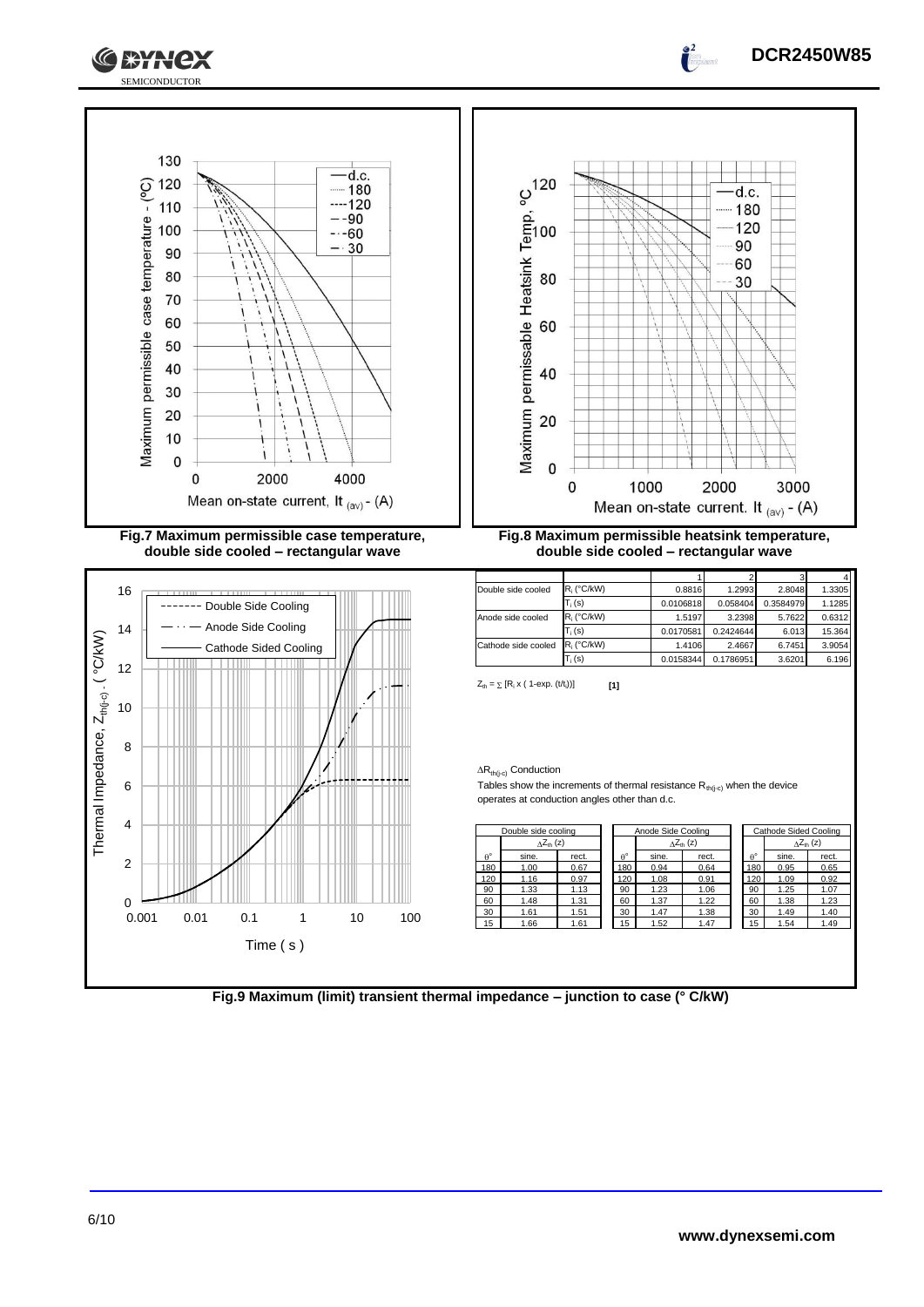



0

0 0 10 20 30 Rate of decay of on-state current, di/dt - (A/us)

**Fig.10 Reverse recovery charge Fig.11 Reverse recovery current**

0 5 10 15 20 25

Rate of decay of on-state current, di/dt - (A/us)

**DCR2450W85**

 $\frac{2}{1}$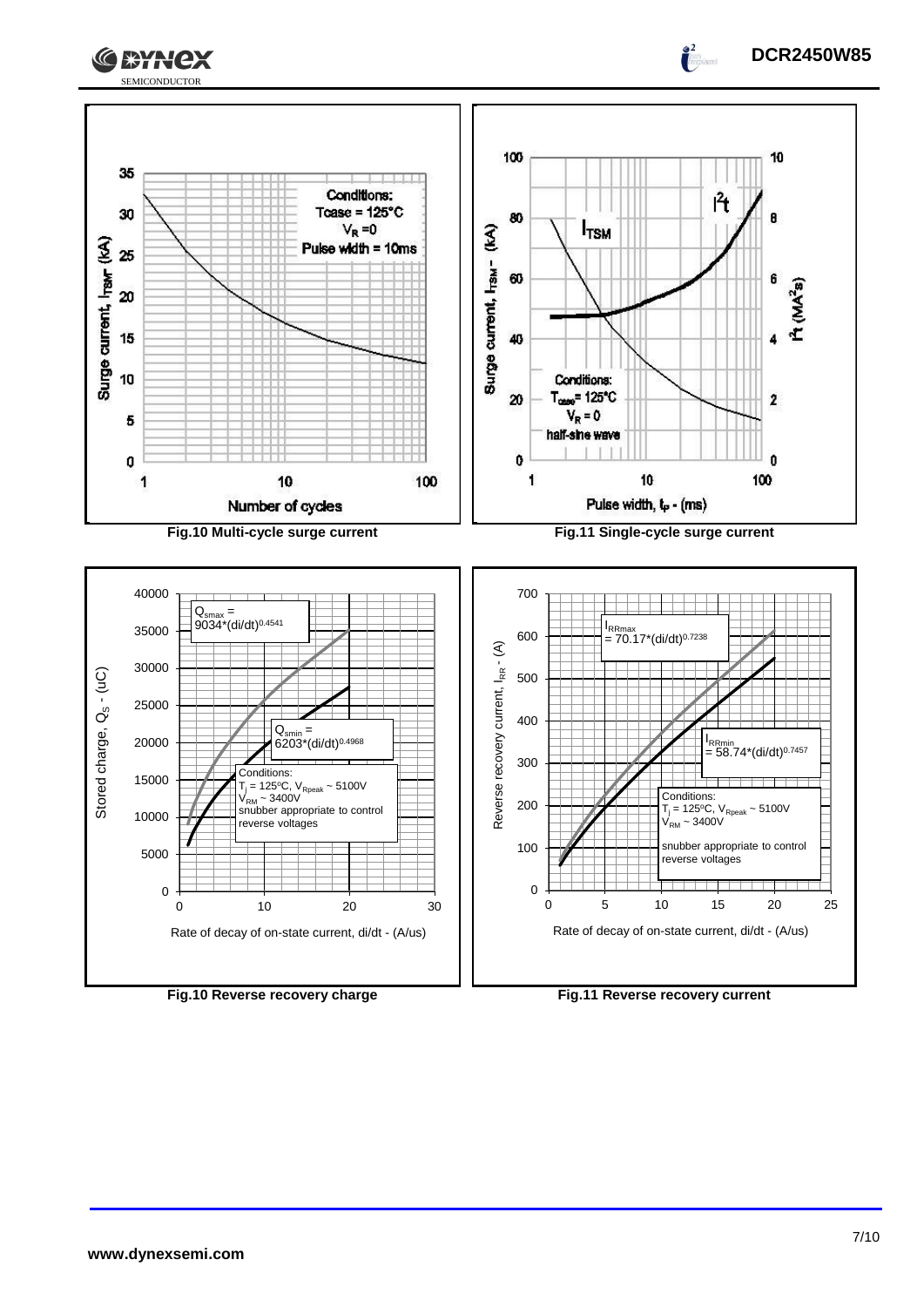

### **Fig12 Gate Characteristics**



**Fig. 13 Gate characteristics**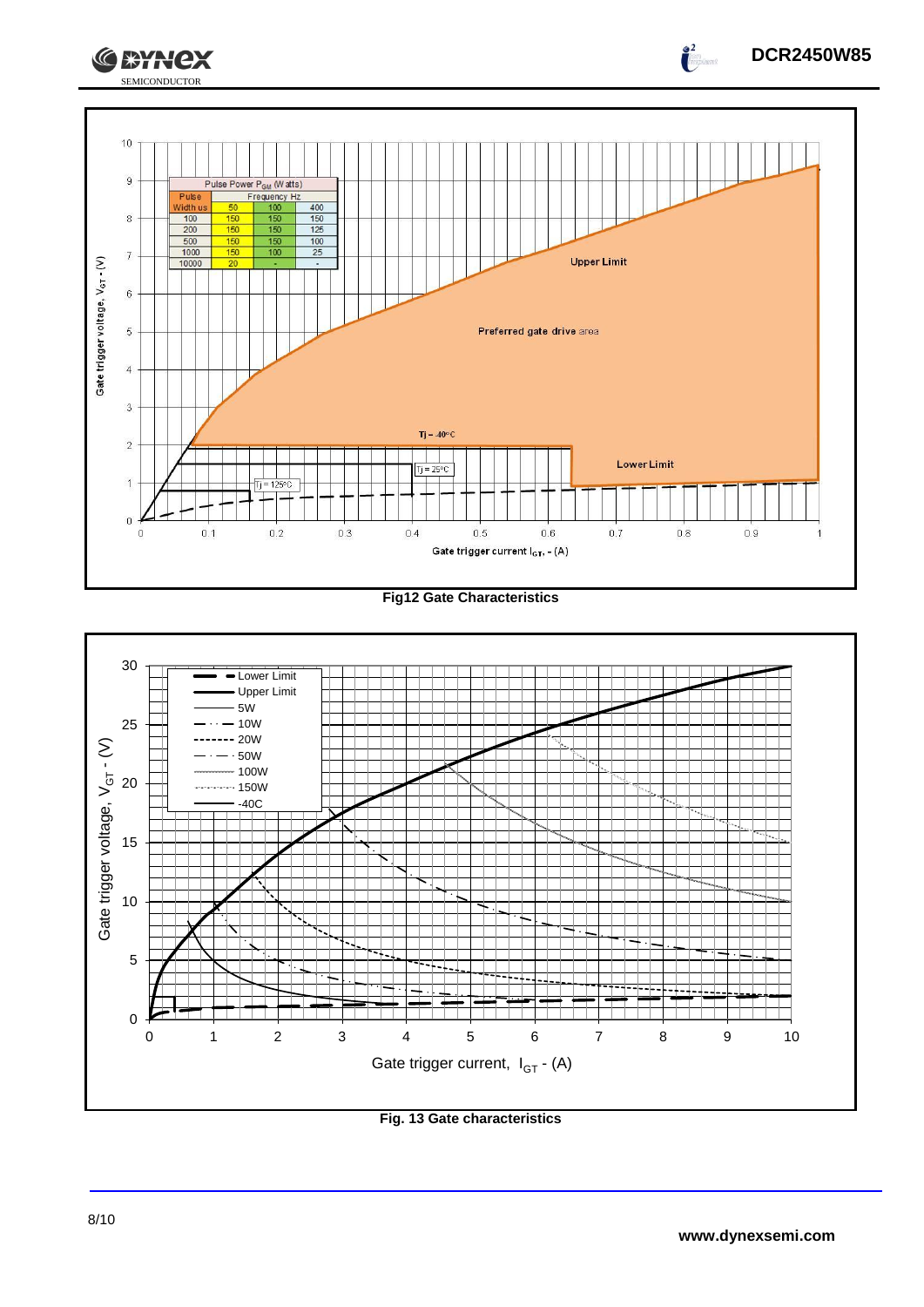

 $\bullet^2$ 

# **PACKAGE DETAILS**

For further package information, please contact Customer Services. All dimensions in mm, unless stated otherwise. DO NOT SCALE.

| 3rd ANGLE PREJECTION $-\bigodot -\bigodot$<br>DO NOT SCALE<br>IF IN DOUBT ASK<br>HOLE Ø3.60 X 2.00<br>DEEP (IN BOTH<br>ELECTRODES)<br>20" OFFSET<br>(NOMINAL)<br>TO GATE TUBE<br>$\overline{\bullet}$<br>Ø120.0 MAX.<br>084.6 NOM.<br>CATHODE<br>$\overline{\omega}$ 1.5<br>27.7<br>GATE<br>084.6 NOM.<br><b>ANODE</b> | Device<br><b>DCR2450W85</b><br>DCR2950W65<br>DCR3640W52<br>DCR4100W42<br>DCR4910W28                                                   | Maximum<br><b>Thickness</b><br>(mm)<br>28.31<br>27.95<br>27.69<br>27.57<br>27.34 | Minimu<br>m<br>Thickne<br>ss (mm)<br>27.76<br>27.4<br>27.14<br>27.02<br>26.79 |
|------------------------------------------------------------------------------------------------------------------------------------------------------------------------------------------------------------------------------------------------------------------------------------------------------------------------|---------------------------------------------------------------------------------------------------------------------------------------|----------------------------------------------------------------------------------|-------------------------------------------------------------------------------|
|                                                                                                                                                                                                                                                                                                                        | Clamping force: 76kN ±10%<br>Lead length: 420mm<br>Lead terminal connector: M4 ring<br>Weight: 1.55kg<br>Package outline type code: W |                                                                                  |                                                                               |

**Fig.14 Package outline**